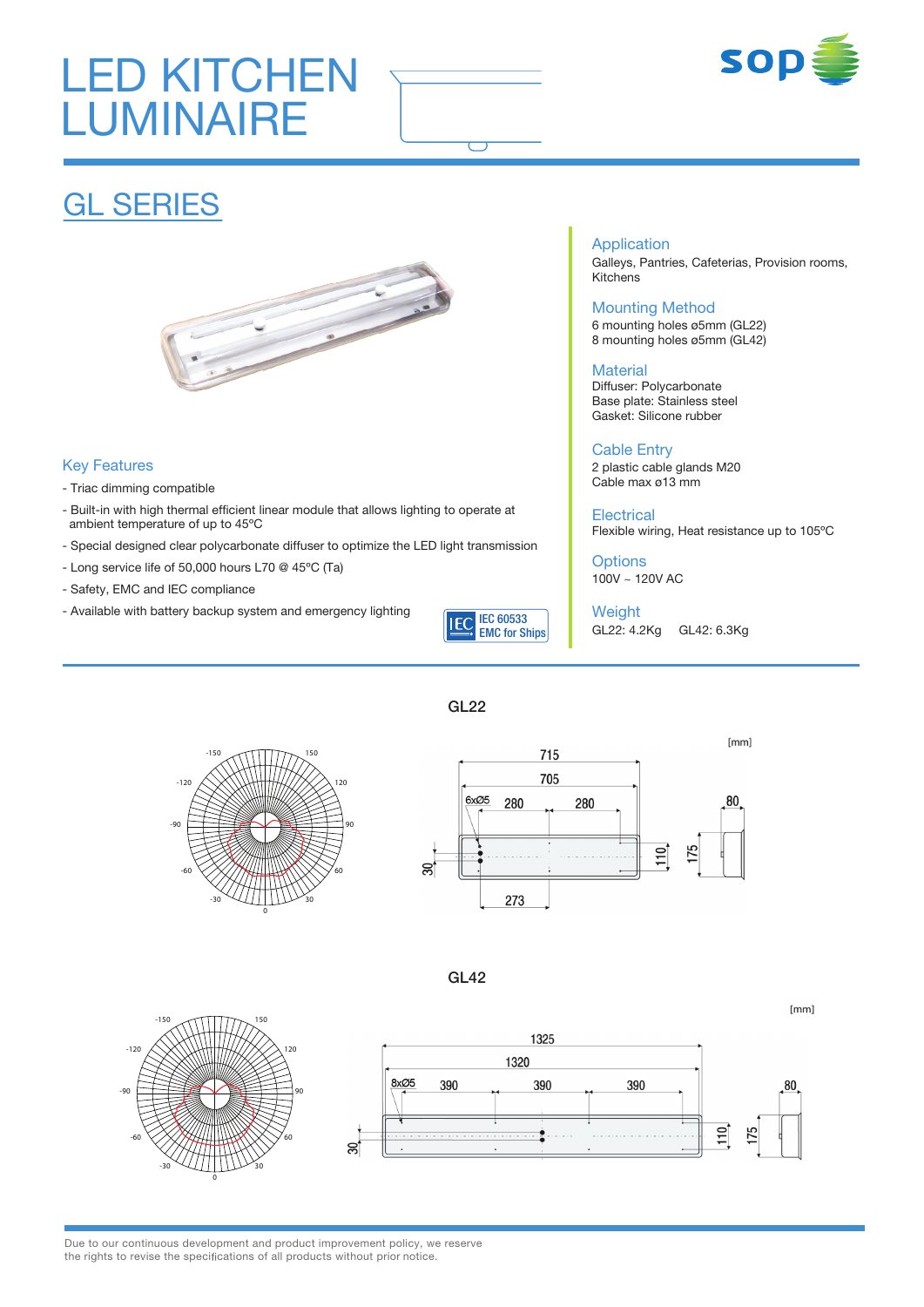# LED KITCHEN **LUMINAIRE**



## GL SERIES

• B Denotes : With battery backup

• E Denotes : With DC24V emergency LED

### TECHNICAL SPECIFICATIONS (IP 55



|                 | 2 X 18W<br>Ideal Replacement: |                |         |            |                                   |                   |
|-----------------|-------------------------------|----------------|---------|------------|-----------------------------------|-------------------|
| <b>IBH Code</b> | Type:                         | Main Voltage   | Power   | <b>CCT</b> | Ambient<br>Temp (Ta)              | System<br>Lumen   |
| IIGLAGL225A1    | GL22                          | 100V - 120V AC | 2x12.5W | 5000K      | $-30^{\circ}$ C ~ $+45^{\circ}$ C | 1940 <sub>m</sub> |
| IIGLAGL225A1B   | GL22                          | 100V - 120V AC | 2x12.5W | 5000K      | $-30^{\circ}$ C ~ $+45^{\circ}$ C | 1940 <sub>m</sub> |
| IIGLAGL225A1E   | GL <sub>22</sub>              | 100V - 120V AC | 2x12.5W | 5000K      | $-30^{\circ}$ C ~ $+45^{\circ}$ C | 1940lm            |

 $\overline{(\phantom{a})}$ 

Also available in other CCT.

\*Ambient Temperature not applicable for Battery Backup System and Emergency Lighting.

#### RoHS CE **ZER!**

### TECHNICAL SPECIFICATIONS (

| 1 |  |
|---|--|
|   |  |

| 2 X 36W<br>Ideal Replacement: |             |                     |       |            |                                   |                 |
|-------------------------------|-------------|---------------------|-------|------------|-----------------------------------|-----------------|
| <b>BH</b> Code                | <b>Type</b> | <b>Main Voltage</b> | Power | <b>CCT</b> | Ambient<br>Temp (Ta)              | System<br>Lumen |
| IIGLAGL425A1                  | GL42        | 100V - 120V AC      | 2x24W | 5000K      | $-30^{\circ}$ C ~ $+45^{\circ}$ C | 3880lm          |
| IIGLAGL425A1B                 | GL42        | 100V - 120V AC      | 2x24W | 5000K      | $-30^{\circ}$ C ~ $+45^{\circ}$ C | 3880lm          |
| IIGLAGL425A1E                 | GL42        | 100V - 120V AC      | 2x24W | 5000K      | $-30^{\circ}$ C ~ $+45^{\circ}$ C | 3880lm          |

Also available in other CCT.

\*Ambient Temperature not applicable for Battery Backup System and Emergency Lighting.